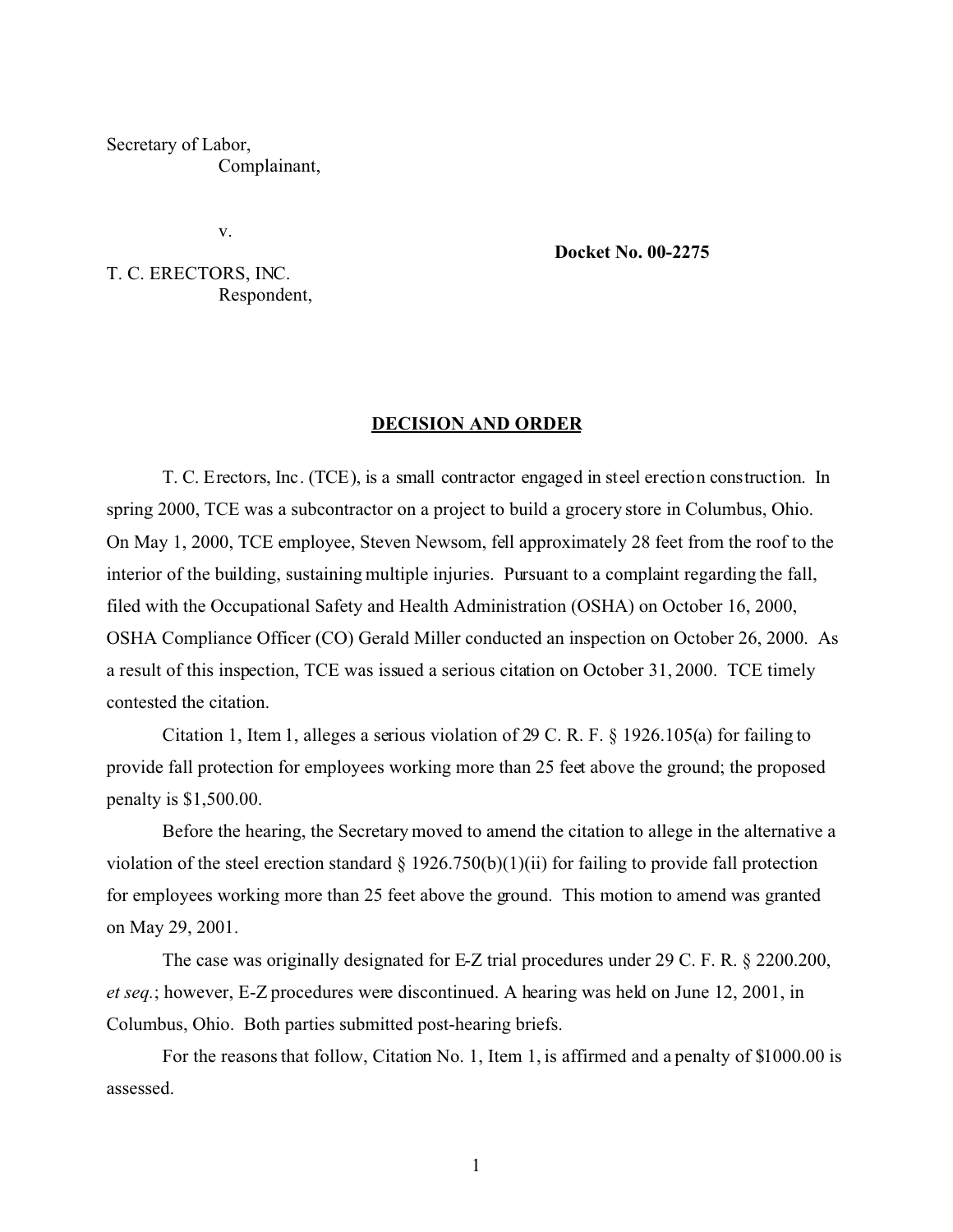# **Joint Stipulations of Fact**

On April 23, 2000, prior to the hearing, the parties submitted the following Joint Stipulations of Fact:

- 1. T. C. Erectors, Inc. (Respondent) is an Ohio corporation with a principal place of business at 3363 Hazelton Etna Road, Pataskala, Ohio 43062. Respondent is a steel erection contractor.
- 2. On May 1, 2000, Respondent had a job site at 1000 East Dublin Granville Road, Columbus, Ohio, where it was a subcontractor engaged in steel erection in the construction of a Giant Eagle grocery store (Giant Eagle job site/Giant Eagle building).
- 3. Respondent was a steel erection subcontractor for the Giant Eagle building pursuant to a contract with Schlegel Construction, who had a contract with Continental Building Systems, the general contractor for the construction of the Giant Eagle building.
- 4. On May 1, 2000 and at all times thereafter, Respondent was an employer engaged in a business affecting commerce within the meaning of  $\S 3(5)$  of the Occupational Safety and Health Act of 1970 (the Act), 29 U. S. C. §§ 651-678 (1970), in that it was engaged in handling goods or materials which had been moved in interstate commerce.
- 5. On May 1, 2000, Respondent was an employer of employees engaged in construction work at the Giant Eagle job site.
- 6. On May 1, 2000, Respondent was subject to the requirements of the Occupational Safety and Health Act (the Act) and the regulations promulgated under the Act.
- 7. The Occupational Safety and Health Review Commission (OSHRC) has jurisdiction over the parties and the subject matter.
- 8. On May 1, 2000, one of the Respondent s employees, Steven Newsom, received injuries, including multiple fractures in both wrists and one foot, and a head contusion, in a fall at the Giant Eagle building while dragging decking to where other employees were installing metal decking on the roof of the Giant Eagle building.
- 9. On or about October 26, 2000, Compliance Safety and Health Officer (CSHO) Gerald Miller of the Occupational Safety and Health Administration (OSHA) conducted an inspection, regarding a complaint received on or about October 16, 2000, concerning Mr. Newsom s May 1, 2000 fall at the Giant Eagle job site. The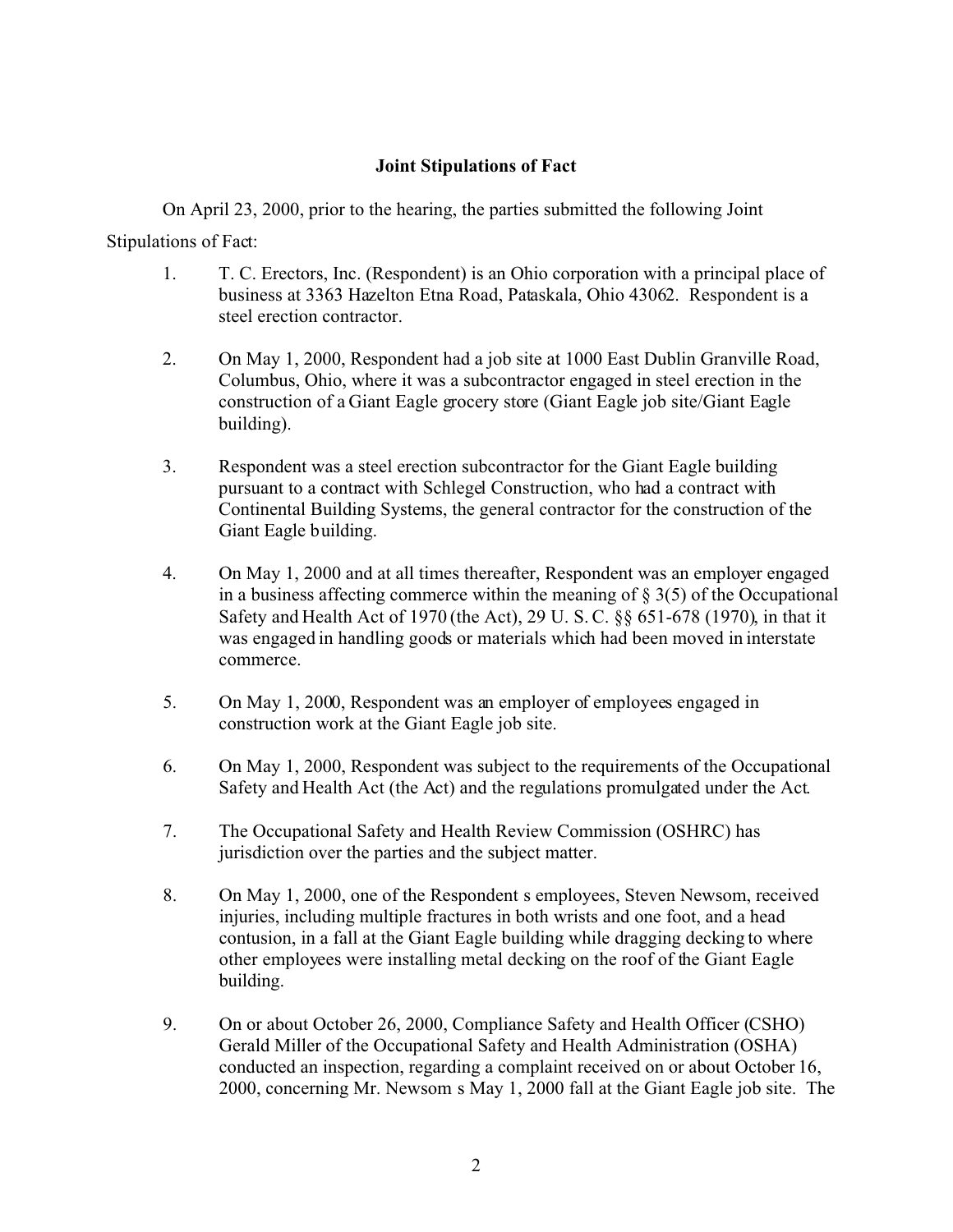Giant Eagle building was substantially completed at the time of the OSHA inspection.

- 10. On October 31, 2000, OSHA issued a Citation and Notification of Penalty to Respondent containing an allegation of one serious violation of 29 C. F. R. § 1926.105(a), and proposing a penalty of \$1,500.00. A copy of the Citation is attached hereto as Exhibit A.
- 11. On December 1, 2000, Respondent filed a timely Notice of Contest with OSHA, which was duly transmitted to OSHRC.
- 12. The sole issue in this proceeding is whether 29 C. F. R. § 1926.105(a), the standard cited in Citation 1, Item 1 of OSHA Inspection No. 1123539986, applies to the cited conditions. Specifically, the applicability issue rests on whether the Giant Eagle building is a tiered or untiered building within the meaning of the OSHA steel erection standards, 29 C. F. R. § 1926.750, *et seq.* (Subpart R). For purposes of this OSHA proceeding only and in order to resolve this matter, if the OSHRC determines that  $\S 1926.105(a)$  applies, the Respondent will not contest any elements of the Secretary s prima facie case which are not established by these stipulations. This agreement not to contest elements of the Secretary s prima facie case as stated above does not constitute an admission by Respondent, but constitutes an offer to compromise with OSHA for the purpose of expeditiously resolving this case.
- 13. The total square footage of the Giant Eagle building is 126,418 s.f. The mezzanine (a separate intervening level) is located in the southeast corner of the building, and measures 10,180 square feet. Eighty-three percent (83%) of the building has a height of less than 25 feet. The remaining 17% of the building is over 25 feet. The mezzanine comprises 60% of this higher portion of the building. Therefore, the mezzanine constitutes approximately 8-10% of the Giant Eagle building.
- 14. Both as built and by design, the Giant Eagle building contains no vertically stacked columns.
- 15. On May 1, 2000, the mezzanine was partially installed in that some of the columns and beams had been erected. However, on that date, no permanent or temporary floor existed in the area of Mr. Newsom s fall.
- 16. On May 1, 2000, Mr. Newsom was dragging deck pieces to employees who were installing metal decking on the roof of the Giant Eagle building as a part of the steel erection process. Mr. Newsom was wearing a safety belt, but was not tied off. At the time of Mr. Newsom s fall, there was no perpendicular line on which to tie off, although one could have been installed, as there were static points available. Mr. Newsom fell into the interior of the building, from a height of 28 feet, in the southeast corner of the building, within the footprint (area) where the mezzanine was partially installed. No safety nets or other fall protection was utilized.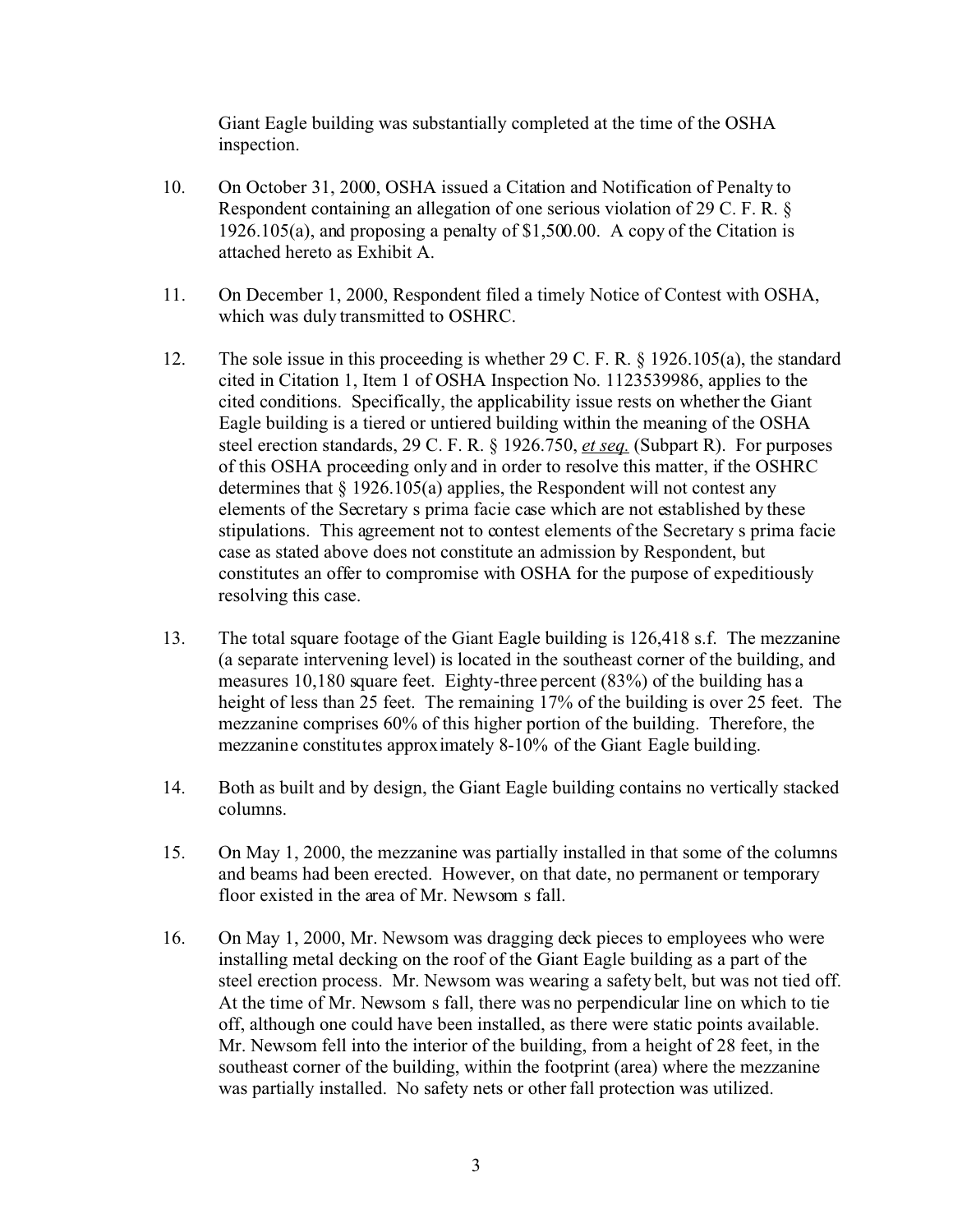### **DISCUSSION**

The Secretary has the burden of proving, by a preponderance of the evidence, a violation of a standard.

In order to establish a violation of an occupational safety or health standard, the Secretary has the burden of proving: (a) the applicability of the cited standard, (b) the employer s noncompliance with the standard s terms, (c) employee access to the violative conditions, and (d) the employer s actual or constructive knowledge of the violation (*i.e.,* the employer either knew or, with the exercise of reasonable diligence could have known, of the violative conditions).

*Atlantic Battery Co.,* 16 BNA OSHC 2131, 2138 (No. 90-1747, 1994).

## **Alleged Violation of § 1926.105(a) or, in the alternative, § 1926.750(b)(1)(ii)**

The citation alleges that fall protection was not utilized where employees performed

associated steel erection roof decking operations, exposing employees to fall hazards in excess of

25 feet; and, that one employee fell and sustained serious injuries.

Section 1926.105(a) provides in part:

(a) Safety nets shall be provided when workplaces are more than 25 feet above the ground or water surface, or other surfaces where the use of ladders, scaffolds, catch platforms, temporary floors, safety lines, or safety belts is impractical.

## Section  $1926.750(b)(1)(ii)$  provides in part:

(b) *Temporary flooring--skeleton steel construction in tiered buildings.*  (1)(ii) On buildings or structures not adaptable to temporary floors, and where scaffolds are not used, safety nets shall be installed and maintained whenever the potential fall distance exceeds two stories or 25 feet. The nets shall be hung with sufficient clearance to prevent contacts with the surface of structures low.

It is undisputed that there were no safety nets, that employees were not tied off, and that no other means of fall protection was used (Jt. Stip. 16).

The primary issue to be decided in this case is whether the applicable standard is  $\delta$ 1926.105(a) or § 1926.750(b)(1)(ii), as the Secretary contends, or § 1926.750(b)(2)(i), as TCE contends. The parties have stipulated that the applicability issue rests on whether the Giant Eagle building is a tiered or untiered building (Jt. Stip. 12).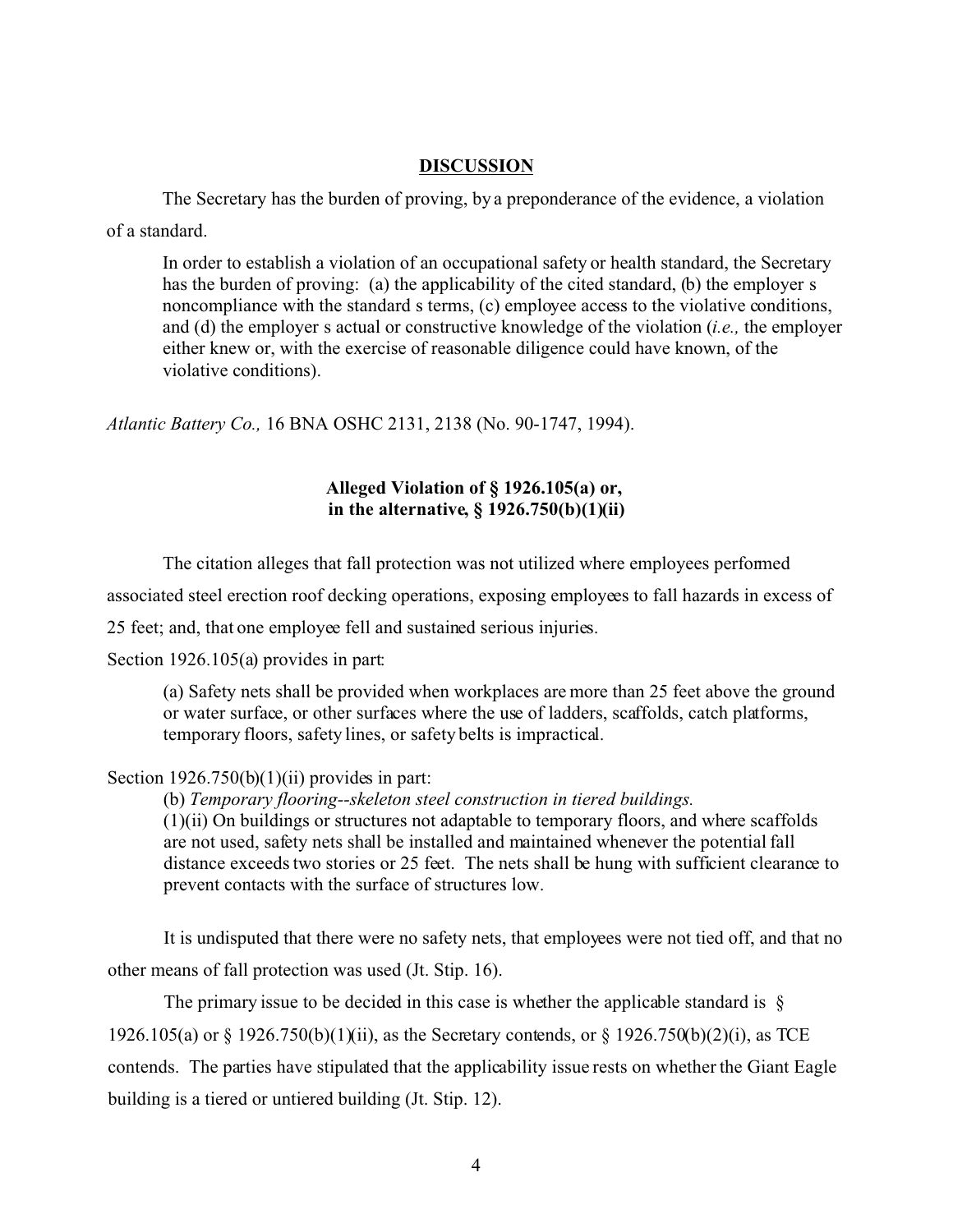The Secretary s position is that the Giant Eagle building is untiered and subject to  $\S$ 1926.105(a); or, in the alternative, the building is tiered but not adaptable to temporary floors and is subject to  $\S 1926.750(b)(1)(ii)$ . Both of these standards require safety net fall protection for employees working over 25 feet above the ground.

TCE argues that the building is tiered and subject to  $\S 1926.750(b)(2)(i)$ . Section 1926.750(b)(2)(i) provides:

(2) (i) Where skeleton steel erection is being done, a tightly planked and substantial floor shall be maintained within two stories or 30 feet, whichever is less, below and directly under that portion of each tier of beams on which any work is being performed, except when gathering and stacking temporary floor planks on a lower floor, in preparation for transferring such planks for use on an upper floor. Where such a floor is not practicable, paragraph  $(b)(1)(ii)$  of this section applies.

TCE contends that it was not required to provide fall protection for its employees because they were working less than 30 feet above the ground on a tiered building.

## **Applicability of § 1926.105(a)**

Section 1926.105(a) is a general construction standard covering personal protective and life saving equipment. (T)he general fall protection standards for the construction industry do apply to conditions not addressed in Subpart R the steel erection standards. *Peterson Brothers Steel Erection Co.,* 16 BNA OSHC 1196, 1198 (No. 90-2304, 1993), *aff d,* 26 F.3d 573, 577 (5th Cir. 1994). Five Circuit Courts hold that the specific steel erection standards at Subpart R do not preempt  $\S 1926.105(a)$ , a general construction standard, where the steel erection standards provide no protection. *Peterson Brothers Steel Erection Co. v. Reich*, 26 F.3d 573, 577 (5<sup>th</sup> Cir. 1994). *See also Brock v. Williams Enterprises of Georgia, Inc.,* 832 F.2d 567, 570 (11th Cir. 1987); *Brock v. L. R. Willson & Sons,* 773 F.2d 1377, 1382 (D. C. Cir. 1985); *Donovan v. Adams Steel Erection, Inc., 776 F.2d 804, 810 (3<sup>rd</sup> Cir. 1985); <i>Donovan V. Daniel Marr & Son, 763 F.2d 477, 483 (1<sup>st</sup>)* Cir. 1985).<sup>1</sup> The steel erection standard at § 1926.750(b) provides for fall protection in tiered buildings . In this case, if the Giant Eagle building is tiered, the § 1926.750(b) standard is the applicable standards; if the building is untiered,  $\S$  1926.105(a) is the applicable standard.

<sup>1</sup> Furthermore, the Fourth Circuit holds that the steel erection standards do not preempt the general construction standards requiring the use of personal protective equipment. *Bristol Steel & Iron Works v. OSHRC, 601 F.2d 717, 722 (4<sup>th</sup> Cir. 1979).*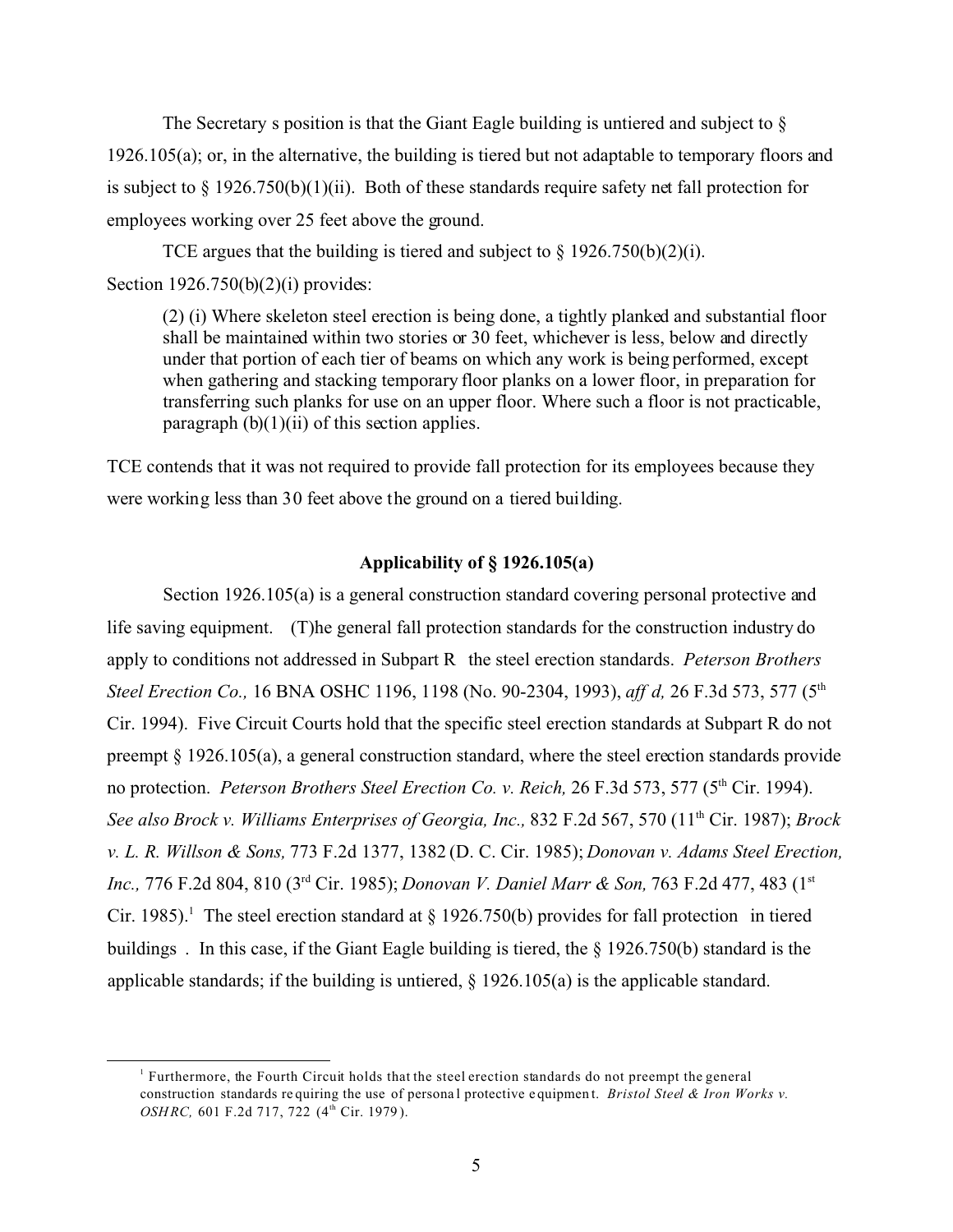The term tiered is not defined in the standards. The Review Commission holds that the term tiered building is not limited to multi-floored structures but includes any building or structure in which a skeleton steel framework is erected in vertically stacked steel columns. *Daniel Construction Company,* 9 BNA OSHC 1854, 1858 (No. 12525, 1981) *aff d, Daniel International Corp. v. Donovan, 705 F.2d 382 (10<sup>th</sup> Cir. 1983).* 

OSHA defines tiered in its Directive 00-03 as follows: Tiered means the skeleton steel framework is erected in vertically stacked columns; tiered structures are not limited to multifloored structures. OSHA Directive 00-03 (CPL 2-1) - Steel Erection (Feb. 11, 2000). By its definition tiered includes multi-floored structures and structures without multi-floors that have vertically stacked columns. Directive 00-03 states that in a non-tiered building both exterior and interior falls of 25 feet or more are covered by § 1926.105(a).

It is well established that an agency s construction of its own regulations is entitled to substantial deference. *Martin v. OSHRC,* 499 U. S. 144, 111 S. Ct. 1171, 1175 (1991). The Secretary s interpretation of the regulation becomes of controlling weight unless it is plainly erroneous or inconsistent with the regulation. *GAF Corp. v. OSHRC,* 561 F. 2d 913, 915 (D. C. Cir. 1977). *See also Albemarle Corp. v. Herman,* 221 F. 3d 782 (5<sup>th</sup> Cir. 2000) (the Secretary s interpretation is not entitled to deference if it is unreasonable). In addition to being reasonable, the interpretation of a standard should be consistent with the purposes of the OSH Act. *Nooter Construction Co.,* 16 BNA OSHC 1572, 1574 (No. 91-237, 1994). The purpose of the Act is to assure so far as possible every working man and woman in the Nation safe and healthful working conditions. 29 U. S. C.  $651(b)$ . OSHA s standards must be construed & to protect the employees. *GAF Corp.* at 915. *See also Brennan v. OSHRC*, 491 F.2d 1340, 1344 (2<sup>nd</sup> Cir. 1974) (interpretation of the standards should achieve the congressional goal of accident prevention ).

In this case, § 1926.105(a) is the applicable standard if the Giant Eagle building is untiered. OSHA s definition of tiered requires vertically stacked columns. It is undisputed that the Giant Eagle building did not have vertically stacked columns (Jt. Stip. 14). OSHA further defines tiered as multi-floored. The Giant Eagle building is a warehouse-type of grocery store that has a small mezzanine (Tr. 26). By its definition a mezzanine is a fractional story that projects in the form of a balcony over the ground story. *Webster s Third New International Dictionary*. In this building the mezzanine is 10,180 square feet; the building is a total of 126,418 square feet.

6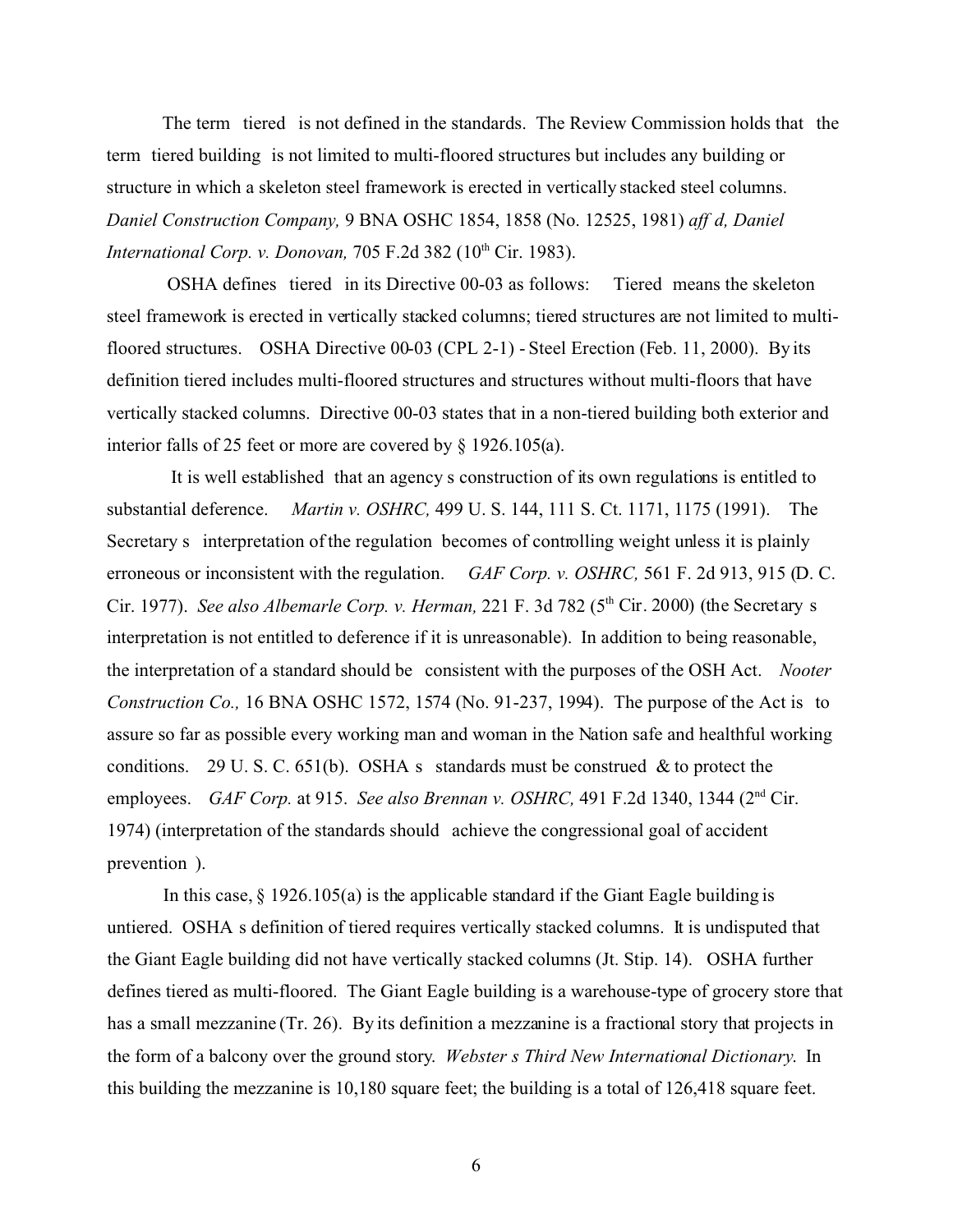The mezzanine is only 8-10% of the total square footage of the entire building (Jt. Stip. 13). This is a small fraction of the total amount of space a floor in this building could occupy. Because the mezzanine comprises a very small area in this building, the building cannot be considered tiered or multi-floored.<sup>2</sup>

However, even if the building could be defined as tiered or multi-floored, it was not tiered or multi-floored on the date of the injury, May 1, 2000. It is undisputed that on that date, there was no floor, either temporary or permanent, in the mezzanine area (Jt. Stip. 15). Subsequent modifications to the building did not change the nature of that mezzanine area on the day of the injury. Thus, the building was untiered on that date.

Noncompliance of the cited standard is established by the evidence of the employer s failure to use any of the protective measures mentioned in the standard. *El Paso Crane & Rigging Co.,* 16 BNA OSHC 1419, 1421 (No. 90-1106, 1993). In this case TCE did not provide safety nets, ladders, scaffolds, catch platforms, temporary floors, or safety lines for the employees, as required by § 1926.105(a). Although TCE provided safety harnesses, the lanyards on the harnesses were not tied off to a safety line and therefore did not provide any fall protection (Tr. 61, 77, 215; Jt. Stip. 16). The employees were exposed to a 28-foot fall and subject to serious injury.

To establish a violation of  $\S$  1926.105(a) for failing to require a listed fall protection device other than a safety net, the Secretary must also show that the device was practical in the cited employer s circumstances.  *Armstrong Steel Erectors, Inc.,* 18 BNA OSHC 1630, 1632 (No. 97-0250, 1999). The installation of a safety line was possible and practical as demonstrated by TCE s installation of a safety line soon after the accident occurred (Tr. 226-227).

Therefore, the Secretary has established a violation of § 1926.105(a).

## **Serious Classification**

A serious violation exists if there is a substantial probability that death or serious physical harm could result. 29 U. S. C. § 666(k). One employee who fell 28 feet sustained multiple fractures in both wrists and one foot and a head contusion on May 1, 2000. At the time of the

<sup>&</sup>lt;sup>2</sup> Although not of preced ential value, an O SHRC administrative law judge held that an employer s worksite was not multi-level since more than 95% of the building under construction was a single story with no intervening floor between the ground and the top. *Havens Steel Co.*, 1975-76 CCH OSHD ¶20,467 (No. 13463 , 1976).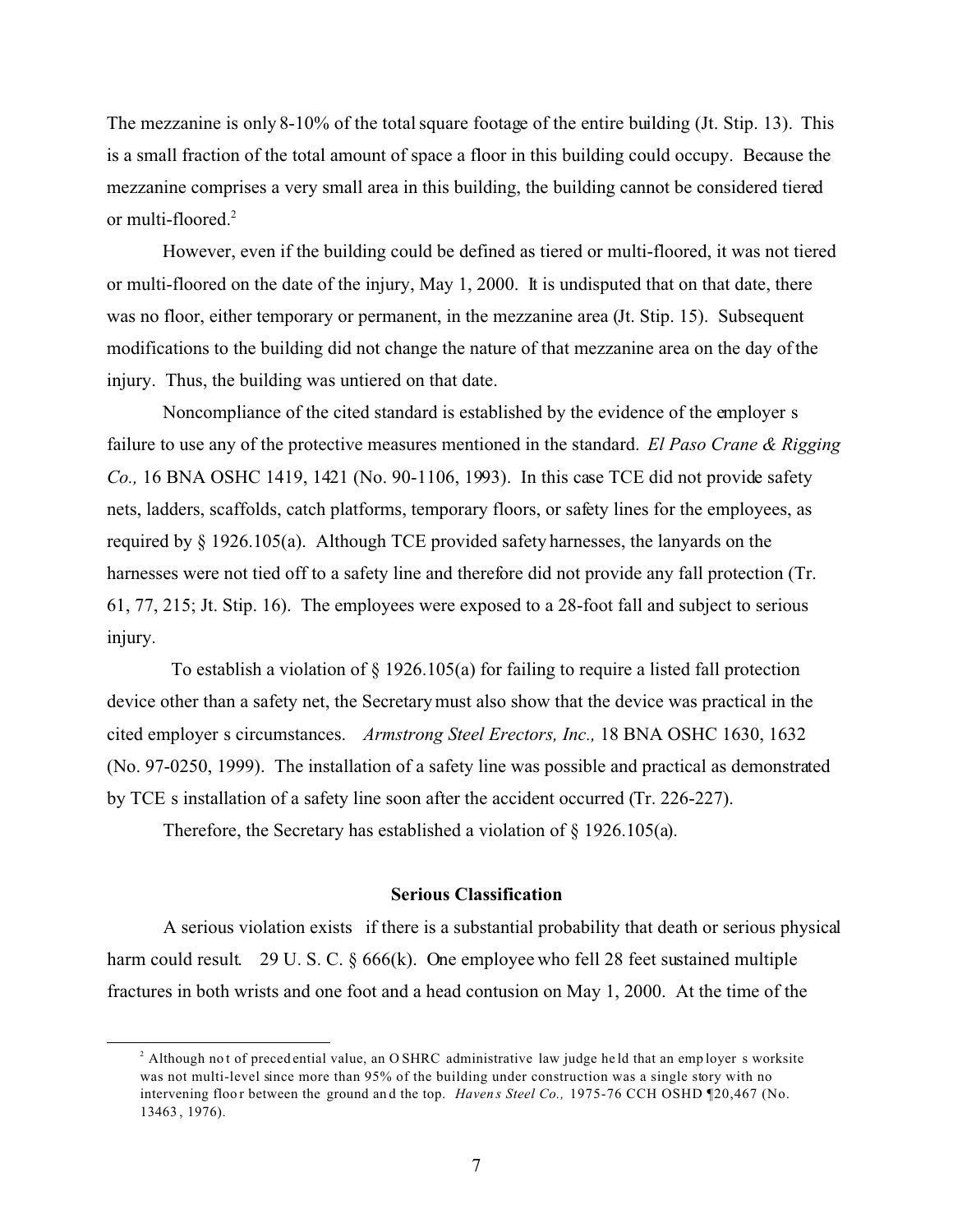hearing on June 12, 2001, over a year later, he was still undergoing physical therapy for his injuries. Thus, the violation of  $\S$  1926.105(a) is affirmed as serious.

#### **Penalty Assessment**

Section 17(j) of the Occupational Safety and Health Act requires that when assessing penalties, the Commission gives due consideration to  $(1)$  the size of the employer s business,  $(2)$ the gravity of the violation, (3) the good faith of the employer, and (4) the prior history of violations. 29 U. S. C. § 666(j). The Commission has wide discretion in penalty assessment. *Kohler Co.,* 16 BNA OSHC 1769, 1776 (No. 88-237, 1994).

TCE is a small employer with 8 employees, plus the owner, at the time of the accident. It has no history of OSHA violations in the past three years. Credit is given for small size and no prior history of violations.

Generally, the gravity of the violation is the primary consideration in assessing penalties. *Trinity Industries, Inc.,* 15 BNA OSHC 1481, 1483 (No. 88-2691, 1992). The gravity of a particular violation depends upon such matters as the number of employees exposed, the duration of the exposure, the precautions taken against injury, and the likelihood that any injury would result. *J. A. Jones Construction Co.,* 15 BNA OSHC 2201, 2214 (No. 87-2059, 1993). Eight employees were continuously exposed to the hazard of falling off the roof from a height of 28 feet and no fall protection was utilized. Falling 28 feet could result in serious injury (as it did in this case) and possibly death. Thus, the gravity of the violation is high.

Although TCE cooperated with the investigation, it did not otherwise demonstrate good faith. The general contractor, Continental, required 100% tie off on the project for all employees working 6 feet above the ground (Tr. 100, 119). Wetmore stated that Continental asked him to lay roof deck on the day of the accident because they were concerned about getting behind schedule since another subcontractor who was supposed to be laying roof deck had not shown up for a couple of days (Tr. 132-133). Employees Newsom and Hale testified that on the morning of the accident Wetmore told the employees to look like they were tied off by wearing their safety harnesses and letting their lanyards drag behind them (Tr. 63, 67, 73). Wetmore denied that he told his employees not to tie off (Tr. 139). Both Newsom and Hale further stated that no one was tied off on that morning because there was no safety cable or anything on the roof to tie off to (Tr. 61, 77). Foreman Foor stated that no one was tied off but Newsom could have tied off by setting